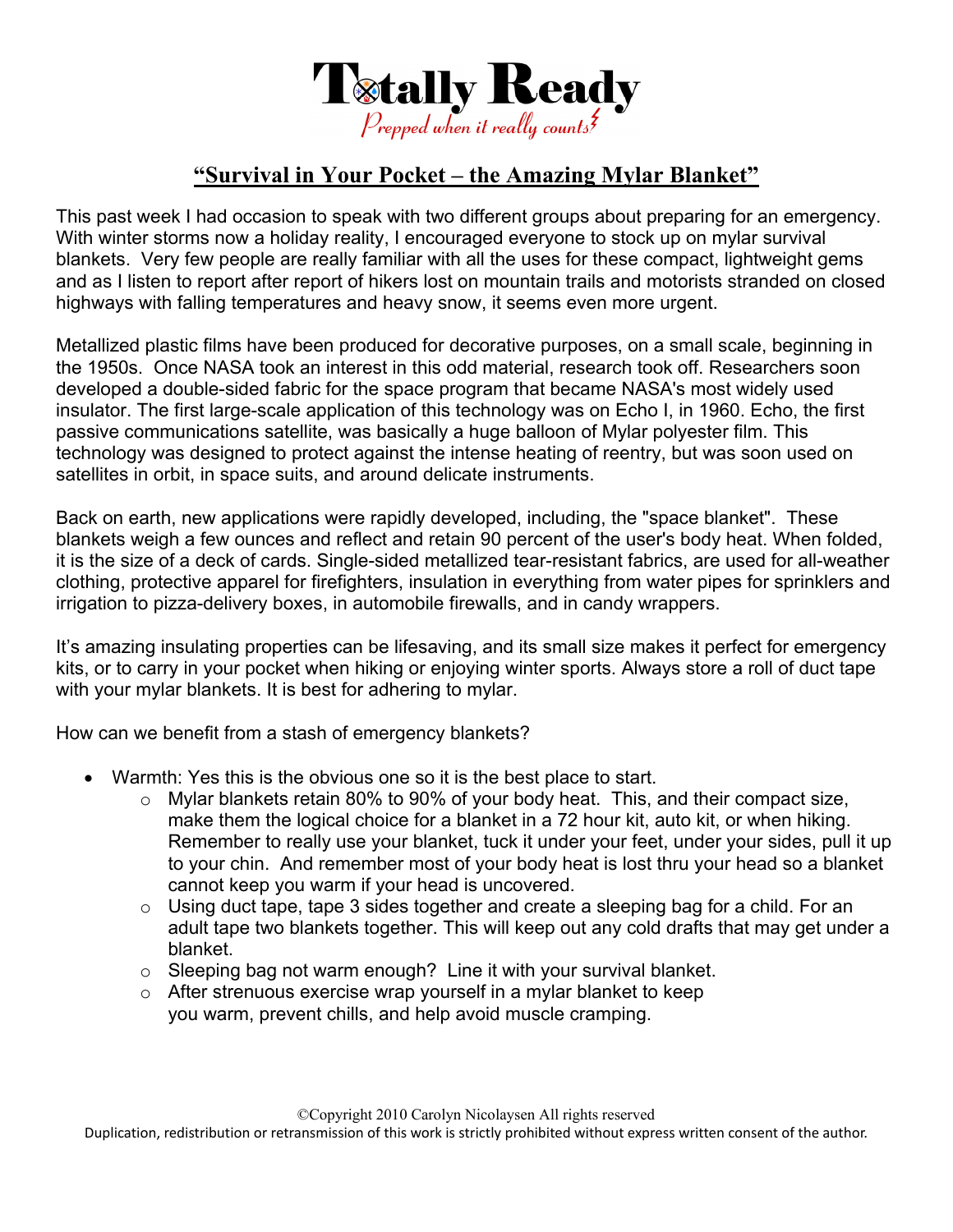

- Insulation from the cold: In a cold environment, either camping in a tent, during a power failure at home, or when stranded in your car, cover the walls with the blanket, with the shiny side facing inward. This will reflect the heat from a fire or even body heat, back into the space.
- Tape the blankets to the moldings surrounding the windows in your home. This will create a pocket between the window pane and the walls of your room greatly reducing drafts. Great help during a power outage.
- Insulation from the heat during the summer months. Place the blankets in windows. You can still see out and light will come in but not heat. You will be amazed at the difference this can make in the temperature inside your home. Power outages do happen during heat waves but in hot climates use these all summer.
- In a tent lay the blanket over the top of the tent or lean to, thus reflecting the sun.
- When stranded in a car place a blanket over the roof of the car and another one in the windows receiving the most direct sun.
- In first aid kits: Survival blankets are perfect to use when you are caring for a shock victim.
- As a shelter: Remember all the poor victims of Hurricane Katrina as they were stranded for hours on the freeways after walking out of their flooded homes? Mylar blankets will reflect 99% of light and 90% of heat thus making them a perfect device to make a tent or lean-to to protect yourself from the sun, during an emergency, or even when changing a tire. I recently had someone suggest using an umbrella and draping the blanket over that for even more protection from the sun when walking or changing that tire.
- Moisture barrier: Mylar is moisture proof. This quality makes it a great protector.
	- $\circ$  Lay the blanket on the snow before you sit down to rest and your clothing will remain dry.
	- $\circ$  Cut a slit in the center big enough to fit your head thru and use it as a poncho.
	- $\circ$  Cut the blanket into squares large enough to wrap around your foot. Wrap the squares around your foot, on top of your socks and put your shoes back on. This will not only help to keep your feet warm but also dry.
	- $\circ$  Cut a triangular shape piece of the blanket to wear as a scarf on your head. This will help to keep you dry and also warm. Remember most of your body heat is lost thru your head so always cover your head when you are trying to stay warm.
	- $\circ$  Place a blanket on the ground when you have to lie on the ground before you chain up.
	- o Place under a sleeping bag to increase warmth and eliminate moisture.
- Signaling device: Because mylar reflects 99% of light rays it is perfect to signal rescue helicopters or airplanes. If you are stranded in the snow place one over the roof of your car. This will make it easier for rescuers to see your car, especially if the car is a light color. You can be creative and cut it into strips and make an arrow in a clearing pointing to where you are. You can even just hold it in your hands and wave it and the reflected light will be seen. If you need to crawl out onto your roof during a flood take your blanket with you. Wrap up. This will keep you warm and also reflect the lights of rescuers, making you more easily seen.